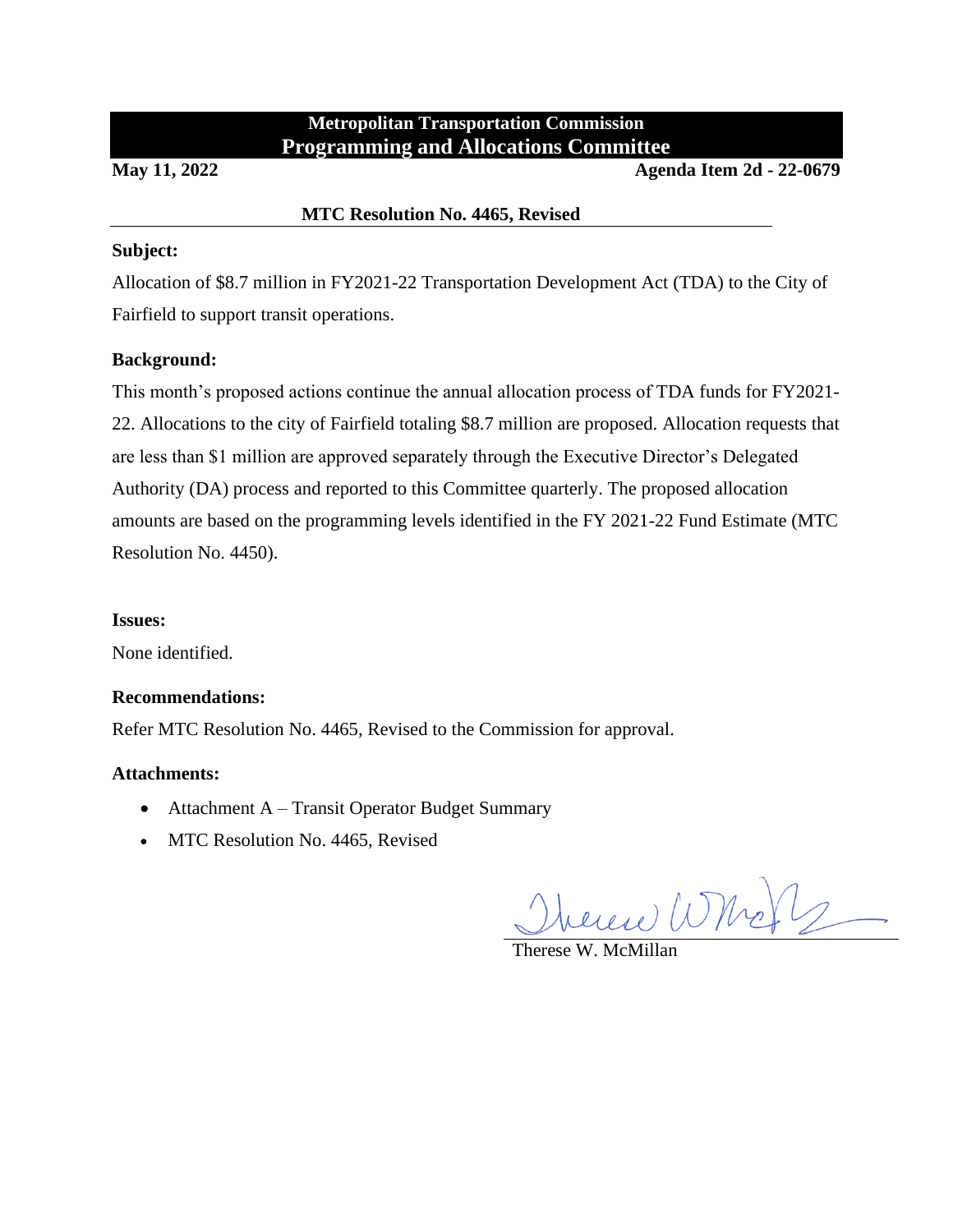# **Attachment A – Transit Operator Budget Summary**

#### **FAST**

| <b>Adopted Operating Budget</b>                            | \$12.7 million |
|------------------------------------------------------------|----------------|
|                                                            |                |
| Increase in Budget compared to FY2019-20                   | 15%            |
|                                                            |                |
| Current Average Ridership Change (Feb 2022 to Feb 2020)    | $-62%$         |
|                                                            |                |
| Total Proposed TDA & STA FY2021-22 Allocation <sup>1</sup> | \$8.8 million  |
|                                                            |                |
| Proportion of Operating Budget Funded with Allocations     | 69%            |
|                                                            |                |
| Estimated COVID Relief Funding at the End of $FY2021-22^2$ | \$6.0 million  |
|                                                            |                |

# **Budget and Operating Highlights**

The City of Fairfield operates transit in Fairfield, Suisun City, and a few other locations in and around Solano County through the municipally operated Fairfield and Suisun Transit (FAST). FAST's FY 2021-22 Operating Budget is comprised of \$12.7 million in expenses. Of this amount, \$6.0 million (47%) is TDA, STA, and RM2 revenue. FAST received \$7.5 million in Federal COVID relief funds prior to 2022 plus \$2.5 in discretionary ARP funds in early 2022, for a total of \$9.9 million in Federal COVID relief funds. \$3.9 million of this is expected to be spent in FY 2021-22, leaving \$6 million for use in future years.

FAST operates eight local and two intercity bus lines. In February 2022, the Suisun City Council voted unanimously to reduce FAST services to the city by 75% and direct funds to Lyft to provide micro transit to supply the city's public transport needs. Simultaneously, in an effort to consolidate intercity services, the two intercity Solano Express bus lines are being transferred from FAST to SolTrans this year. The Green Line transition occurred on April 4, 2022 and the

 $<sup>1</sup>$  The allocation request includes funds that will be allocated through Executive Director's Delegated Authority as</sup> allowed by MTC Resolution No. 3620, Revised. Allocations made by Delegated Authority are reported to the Commission quarterly.

<sup>&</sup>lt;sup>2</sup> Includes around \$2.5 million of COVID relief awarded under the American Rescue Plan Additional Assistance Grant Program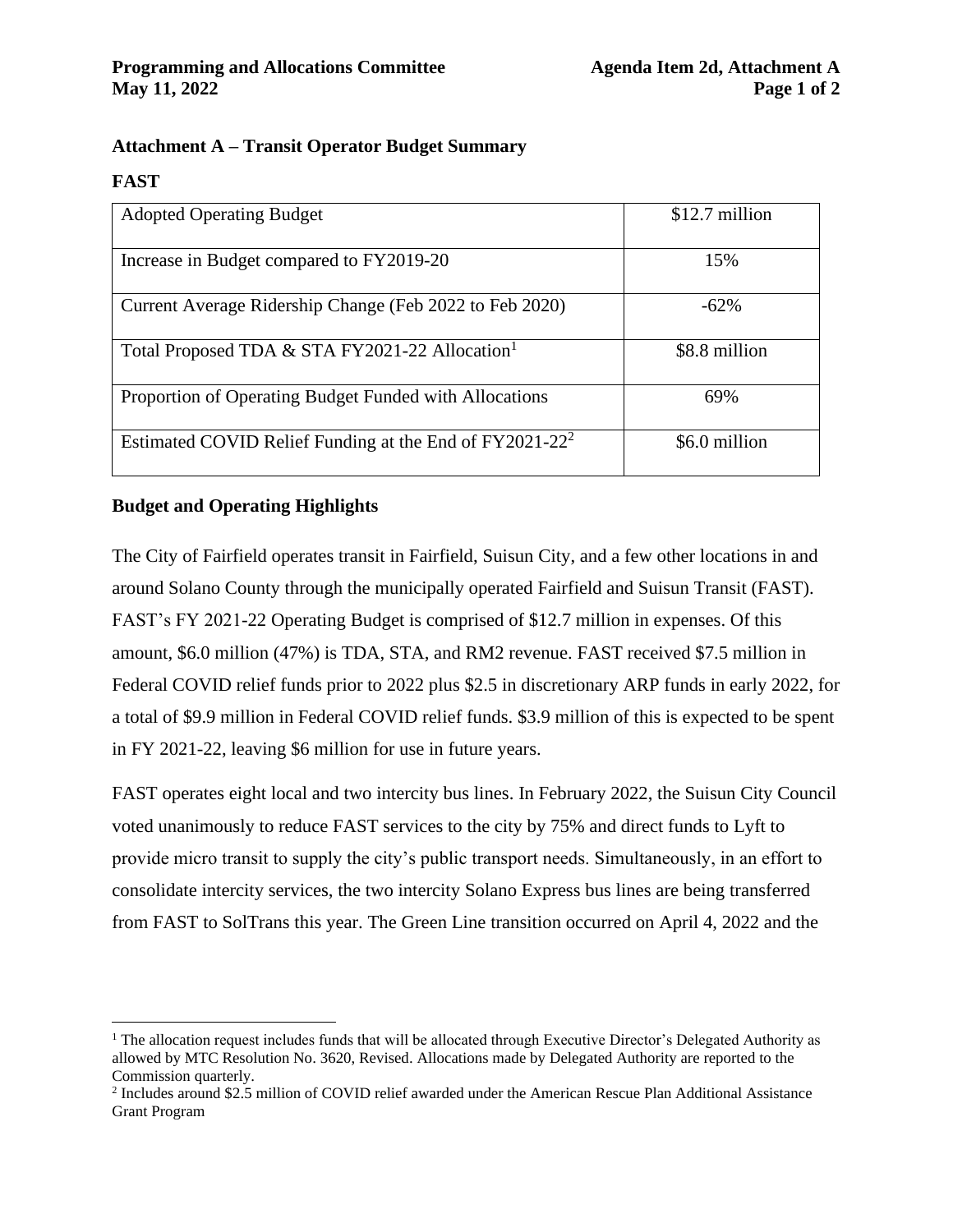Blue Line transition will occur in August 2022. The City's comprehensive operational analysis (COA) recommendations for its local services are being finalized, and the COA will be completed during Summer 2022. Currently, the largest capital undertaking at FAST is fleet electrification, estimated to be complete by 2033.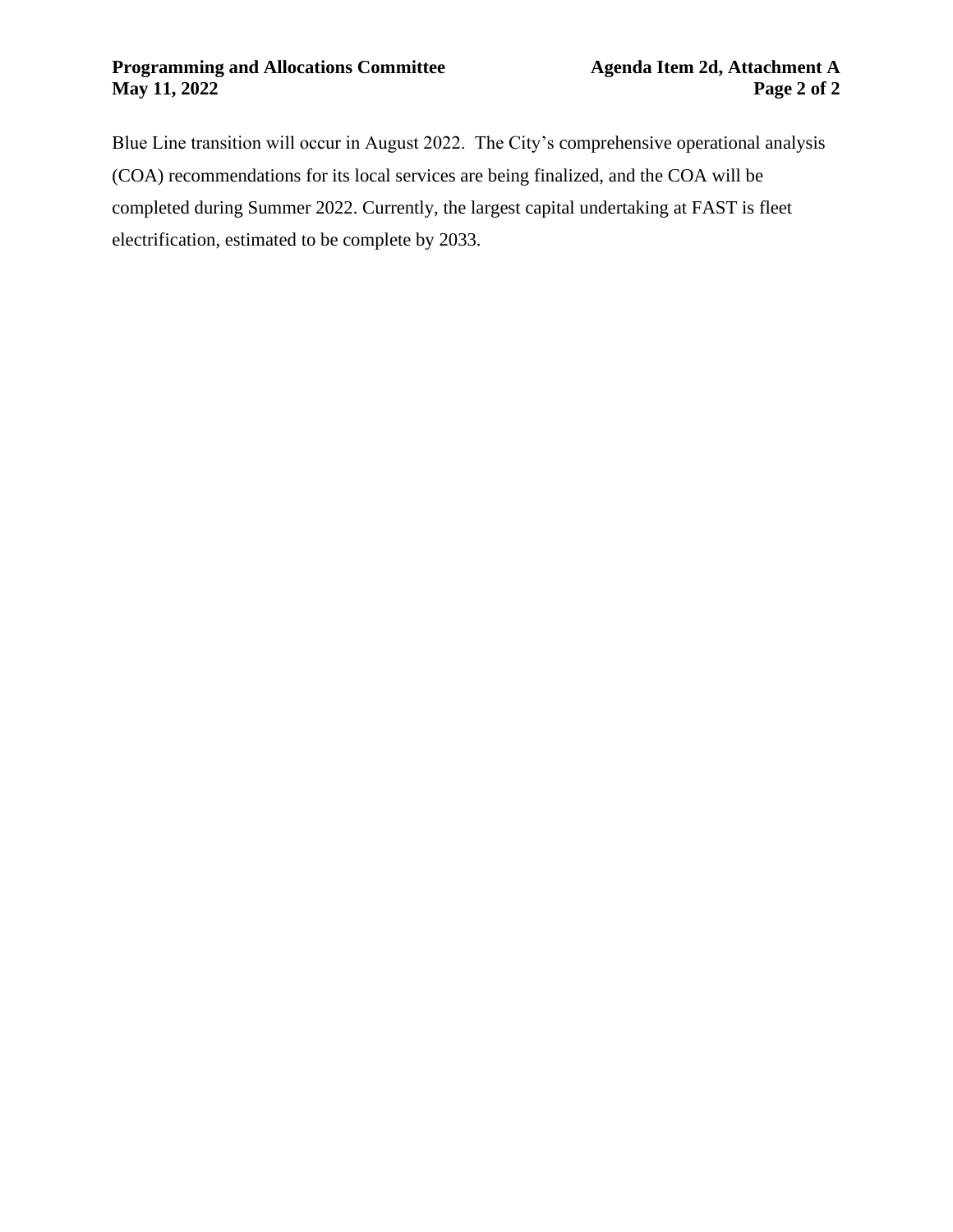|              | Date: June 23, 2021 |              |
|--------------|---------------------|--------------|
| W.I.: 1514   |                     |              |
| Referred by: | <b>PAC</b>          |              |
| Revised:     | $07/28/21-C$        | $09/22/21-C$ |
|              | $10/27/21-C$        | $11/17/21-C$ |
|              | $12/15/21-C$        | 04/27/22-C   |
|              | $05/25/22$ -C       |              |

# ABSTRACT

Resolution No. 4465, Revised

This resolution approves the allocation of fiscal year 2021-2022 Transportation Development Act Article 4, Article 4.5 and Article 8 funds to claimants in the MTC region.

This resolution allocates funds to AC Transit, County Connection (CCCTA), Napa Valley Transportation Authority (NVTA), Soltrans, and Santa Clara Valley Transportation Authority (VTA).

On July 28, 2021, Attachment A was revised to allocate funds to Eastern Contra Costa Transit Authority (ECCTA or Tri Delta Transit), Livermore Amador Valley Transit Authority (LAVTA or Wheels), Napa Valley Transportation Authority (NVTA), Sonoma County Transit, and Western Contra Costa Transit Authority (WestCAT).

On September 22, 2021, Attachment A was revised to allocate funds to the Golden Gate Bridge, Highway and Transportation District (GGBHTD) and the San Francisco Municipal Transportation Agency (SFMTA).

On October 27, 2021, Attachment A was revised to allocate funds to Marin Transit.

On November 17, 2021, Attachment A was revised to allocate funds to SamTrans, Vacaville, and VTA.

On December 15, 2021, Attachment A was revised to allocate funds to Santa Rosa and rescind funds from GGBHTD.

On April 27, 2022, Attachment A was revised to allocate funds to Union City.

On May 25, 2022, Attachment A was revised to allocate funds to FAST.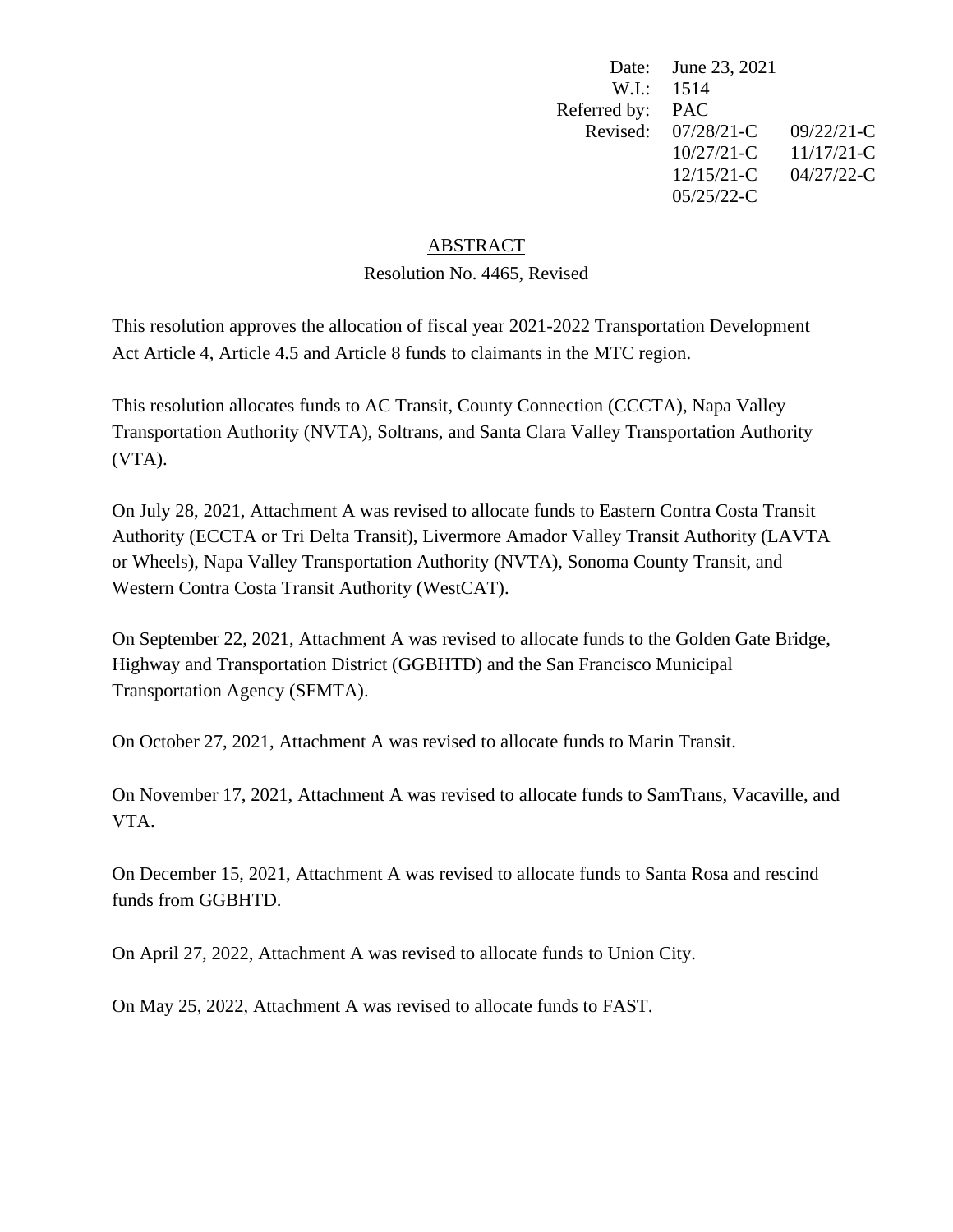ABSTRACT MTC Resolution No. 4465 Page 2

Discussion of the allocations made under this resolution is contained in the MTC Programming and Allocations Committee Summary Sheets dated June 9, 2021, July 14, 2021, September 8, 2021, October 13, 2021, November 10, 2021, December 8, 2021, April 13, 2022, and May 11, 2022.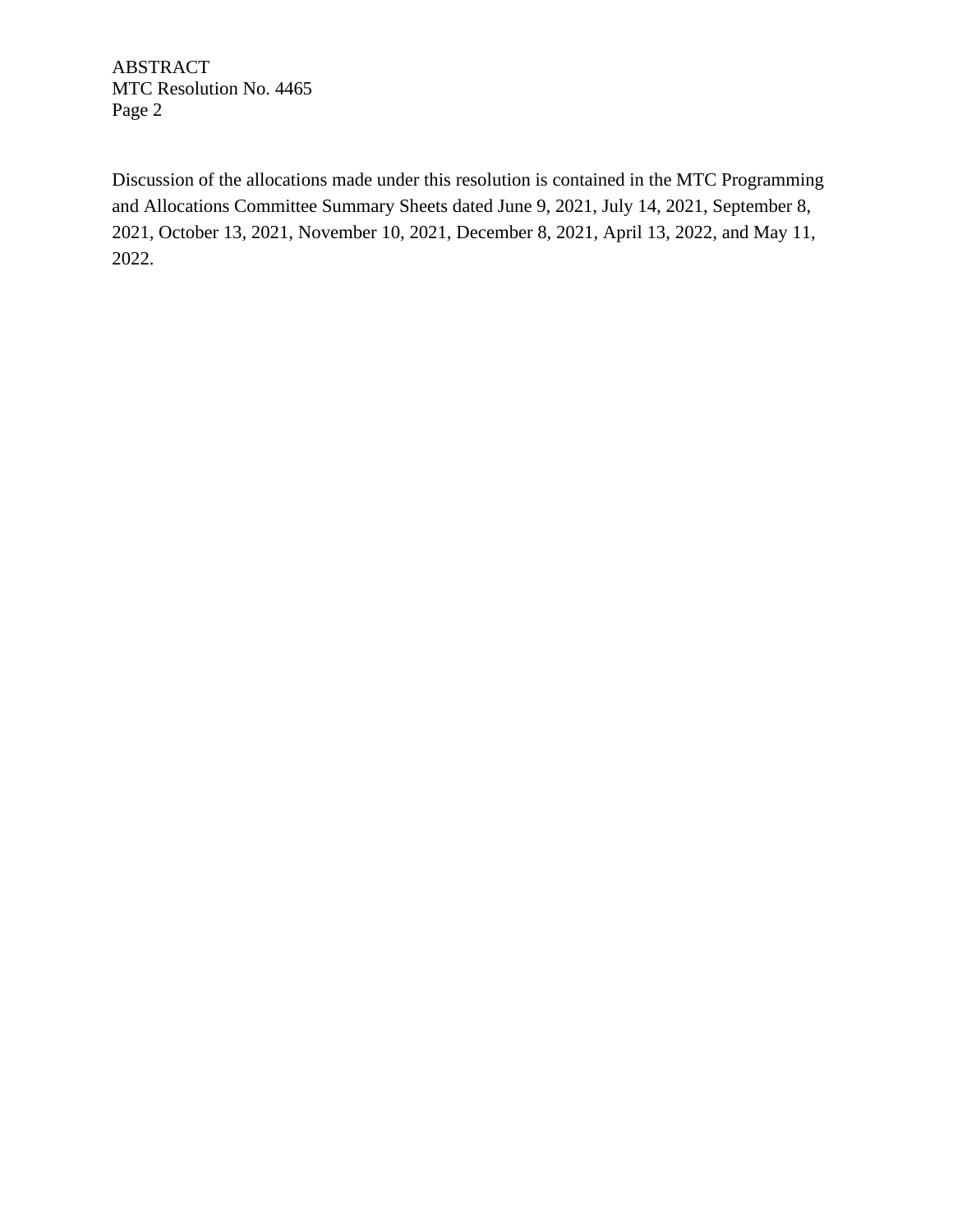Date: June 23, 2021 W.I.: 1514 Referred by: PAC

# Re: Allocation of Fiscal Year 2021-22 Transportation Development Act Article 4, Article 4.5 and Article 8 Funds to Claimants in the MTC Region

# METROPOLITAN TRANSPORTATION COMMISSION RESOLUTION NO. 4465

WHEREAS, pursuant to Government Code Section 66500 et seq., the Metropolitan Transportation Commission ("MTC") is the regional transportation planning agency for the San Francisco Bay Area; and

WHEREAS, the Mills-Alquist-Deddeh Act ("Transportation Development Act" or "TDA"), Public Utilities Code Section 99200 et seq., makes certain retail sales tax revenues available to eligible claimants for public transportation projects and purposes; and

WHEREAS, MTC is responsible for the allocation of TDA funds to eligible claimants within the MTC region; and

WHEREAS, claimants in the MTC region have submitted claims for the allocation of fiscal year 2020-21 TDA funds; and

WHEREAS, Attachment A to this resolution, attached hereto and incorporated herein as though set forth at length, lists the amounts of and purposes for the fiscal year 2021-22 allocations requested by claimants, and is from time-to-time revised; and

WHEREAS, this resolution, including the revisions to Attachment A and the sum of all allocations made under this resolution, are recorded and maintained electronically by MTC; and

WHEREAS, Attachment B to this resolution, attached hereto and incorporated herein as though set forth at length, lists the required findings MTC must make, as the case may be, pertaining to the various claimants to which funds are allocated; and

WHEREAS, the claimants to which funds are allocated under this resolution have certified that the projects and purposes listed and recorded in Attachment A are in compliance with the requirements of the California Environmental Quality Act (Public Resources Code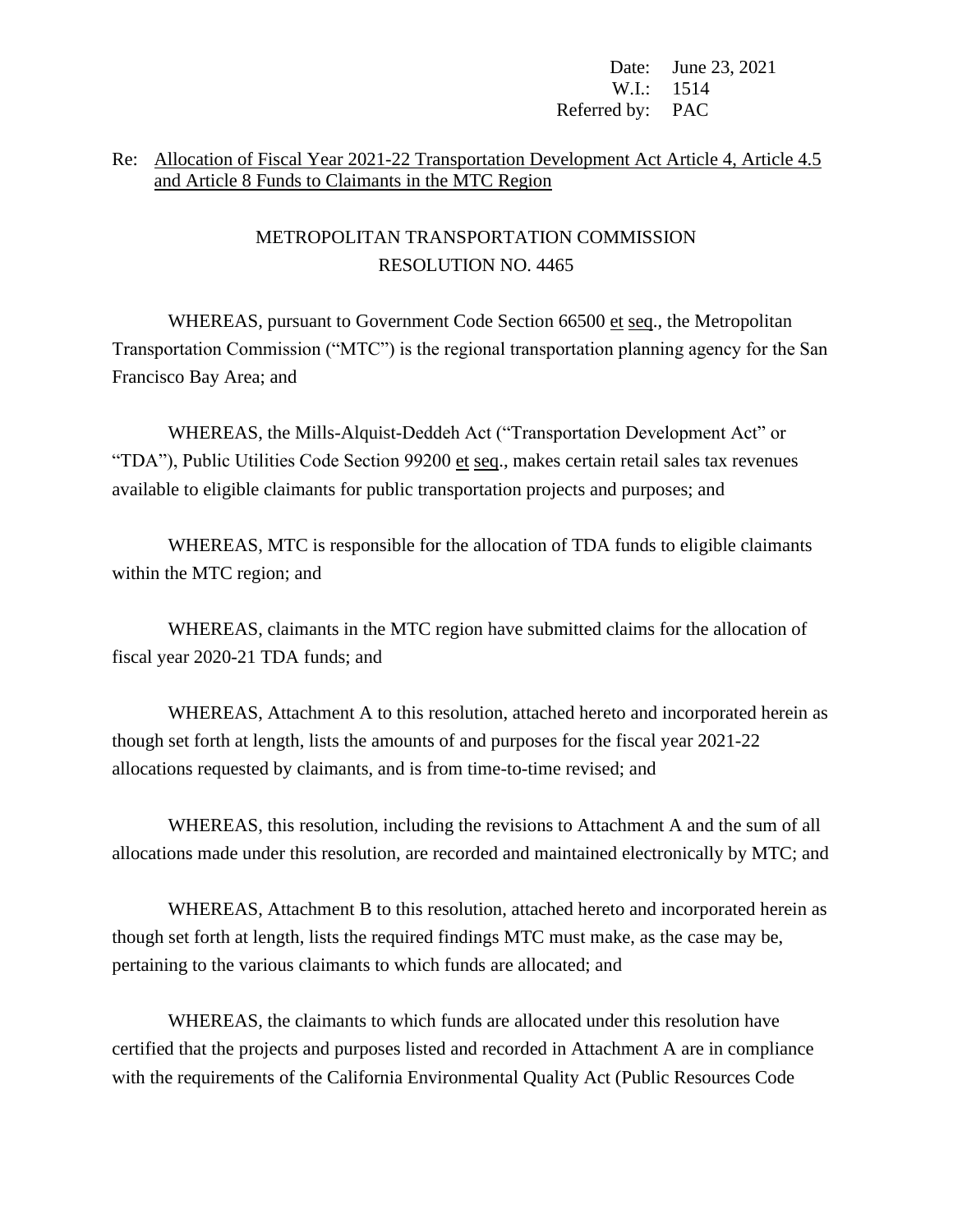MTC Resolution No. 4465 Page 2

Section 2l000 et seq.), and with the State Environmental Impact Report Guidelines (l4 California Code of Regulations Section l5000 et seq.); now, therefore, be it

RESOLVED, that MTC approves the findings set forth in Attachment B to this resolution; and, be it further

RESOLVED, that MTC approves the allocation of fiscal year 2021-22 TDA funds to the claimants, in the amounts, for the purposes, and subject to the conditions, as listed and recorded on Attachment A to this resolution; and, be it further

RESOLVED, that pursuant to 21 California Code of Regulations Sections 6621 and 6659, a certified copy of this resolution, along with written allocation instructions for the disbursement of TDA funds as allocated herein, shall be forwarded to the county auditor of the county in which each claimant is located; and, be it further

RESOLVED, that all TDA allocations are subject to continued compliance with MTC Resolution No. 3866, Revised, the Transit Coordination Implementation Plan.

METROPOLITAN TRANSPORTATION COMMISSION

Alfredo Pedroza, Chair

The above resolution was approved by the Metropolitan Transportation Commission at a regular meeting of the Commission held in San Francisco, California, and at other remote locations, on June 23, 2021.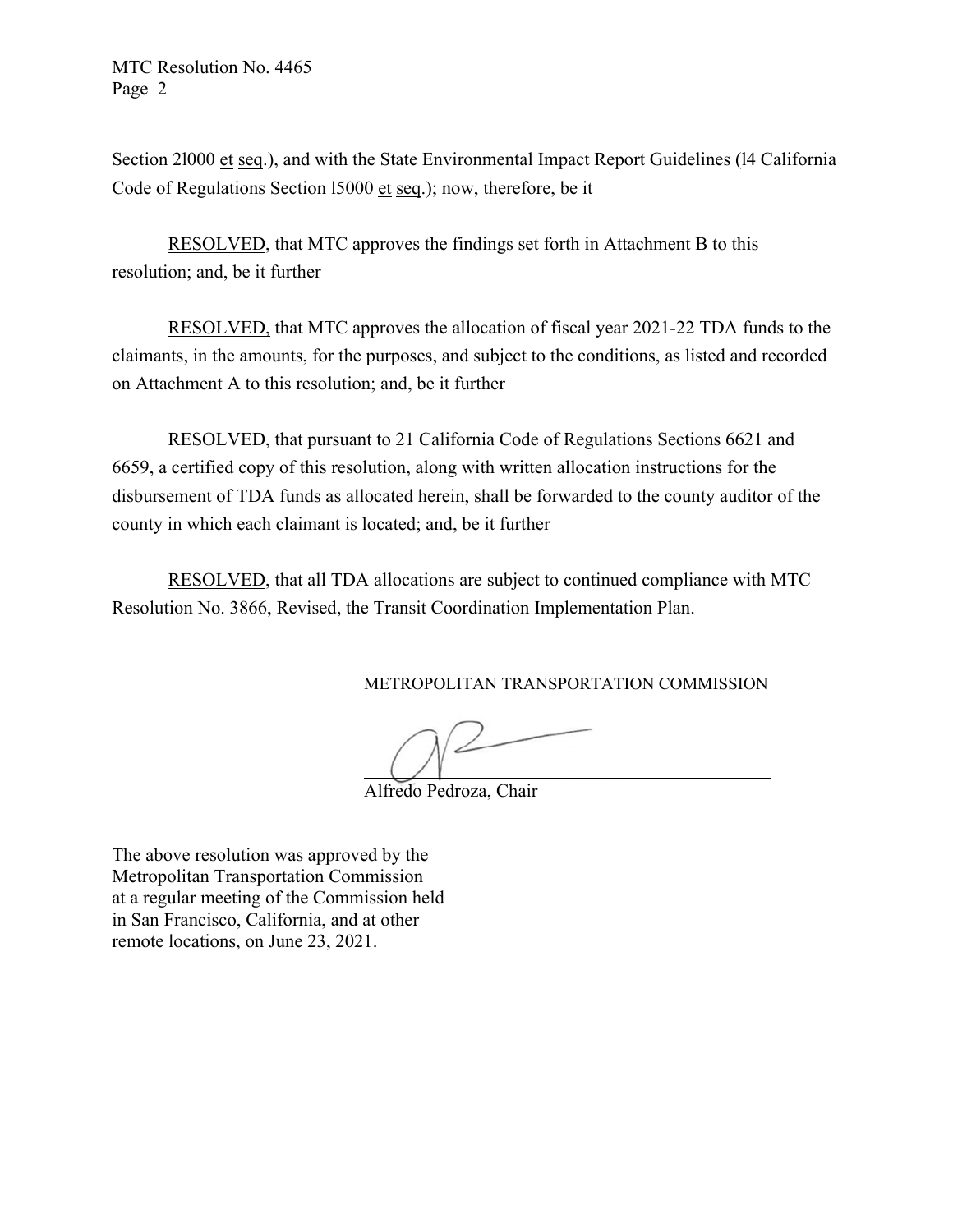|                  | Date: June 23, 2021    |               |
|------------------|------------------------|---------------|
| Referred by: PAC |                        |               |
|                  | Revised: $07/28/21$ -C | $09/22/21-C$  |
|                  | $10/27/21$ -C          | $11/17/21-C$  |
|                  | $12/15/21-C$           | $04/27/22$ -C |
|                  | $05/11/22-C$           |               |

Attachment A MTC Resolution No. 4465 Page 1 of 3

|                   | Project                                                      | <b>Allocation</b> | Alloc. | Approval    | <b>Apportionment</b>       |             |
|-------------------|--------------------------------------------------------------|-------------------|--------|-------------|----------------------------|-------------|
| <b>Claimant</b>   | <b>Description</b>                                           | <b>Amount</b>     | Code   | <b>Date</b> | Area                       | <b>Note</b> |
|                   | 5801 - 99233.7, 99275 Community Transit Service - Operations |                   |        |             |                            |             |
| <b>VTA</b>        | <b>Paratransit Operations</b>                                | 6,155,184         | 01     | 06/23/21    | Santa Clara County         |             |
| <b>CCCTA</b>      | <b>Paratransit Operations</b>                                | 1,211,358         | 02     | 06/23/21    | <b>Contra Costa County</b> |             |
| <b>AC</b> Transit | <b>Paratransit Operations</b>                                | 4,338,169         | 03     | 06/23/21    | Alameda County             |             |
| <b>VTA</b>        | <b>Paratransit Operations</b>                                | 21,522            | 01     | 11/17/21    | Santa Clara County         |             |
| <b>SamTrans</b>   | <b>Paratransit Operations</b>                                | 1,845,853         | 28     | 11/17/21    | San Mateo County           |             |
|                   | Subtotal                                                     | 13,572,086        |        |             |                            |             |
|                   | 5802 - 99260A Transit - Operations                           |                   |        |             |                            |             |
| <b>AC</b> Transit | <b>Transit Operations</b>                                    | 48,597,106        | 04     | 06/23/21    | AC Transit - D1 Ala        |             |
| <b>AC</b> Transit | <b>Transit Operations</b>                                    | 12,980,480        | 05     | 06/23/21    | AC Transit - D2 Ala        |             |
| <b>AC</b> Transit | <b>Transit Operations</b>                                    | 7,072,554         | 06     | 06/23/21    | AC Transit - D1 CC         |             |
| <b>VTA</b>        | <b>Transit Operations</b>                                    | 116,948,496       | 07     | 06/23/21    | <b>VTA</b>                 |             |
| SolTrans          | <b>Transit Operations</b>                                    | 3,327,437         | 08     | 06/23/21    | Vallejo/Benicia            |             |
| <b>CCCTA</b>      | <b>Transit Operations</b>                                    | 20,905,683        | 09     | 06/23/21    | <b>CCCTA</b>               |             |
| <b>ECCTA</b>      | <b>Transit Operations</b>                                    | 12,074,983        | 12     | 07/28/21    | <b>ECCTA</b>               |             |
|                   | Sonoma County Tra Transit Operations                         | 6,772,284         | 13     | 07/28/21    | Sonoma County              |             |
| <b>NVTA</b>       | <b>Transit Operations</b>                                    | 1,451,200         | 14     | 07/28/21    | <b>NVTA</b>                |             |
| <b>WCCTA</b>      | <b>Transit Operations</b>                                    | 2,444,398         | 15     | 07/28/21    | WestCat                    |             |

# DURING FISCAL YEAR 2021-22 ALLOCATION OF TRANSPORTATION DEVELOPMENT ACT ARTICLE 4, 4.5 and 8 FUNDS

# All TDA allocations are subject to continued compliance with MTC Resolution 3866,

the Transit Coordination Implementation Plan.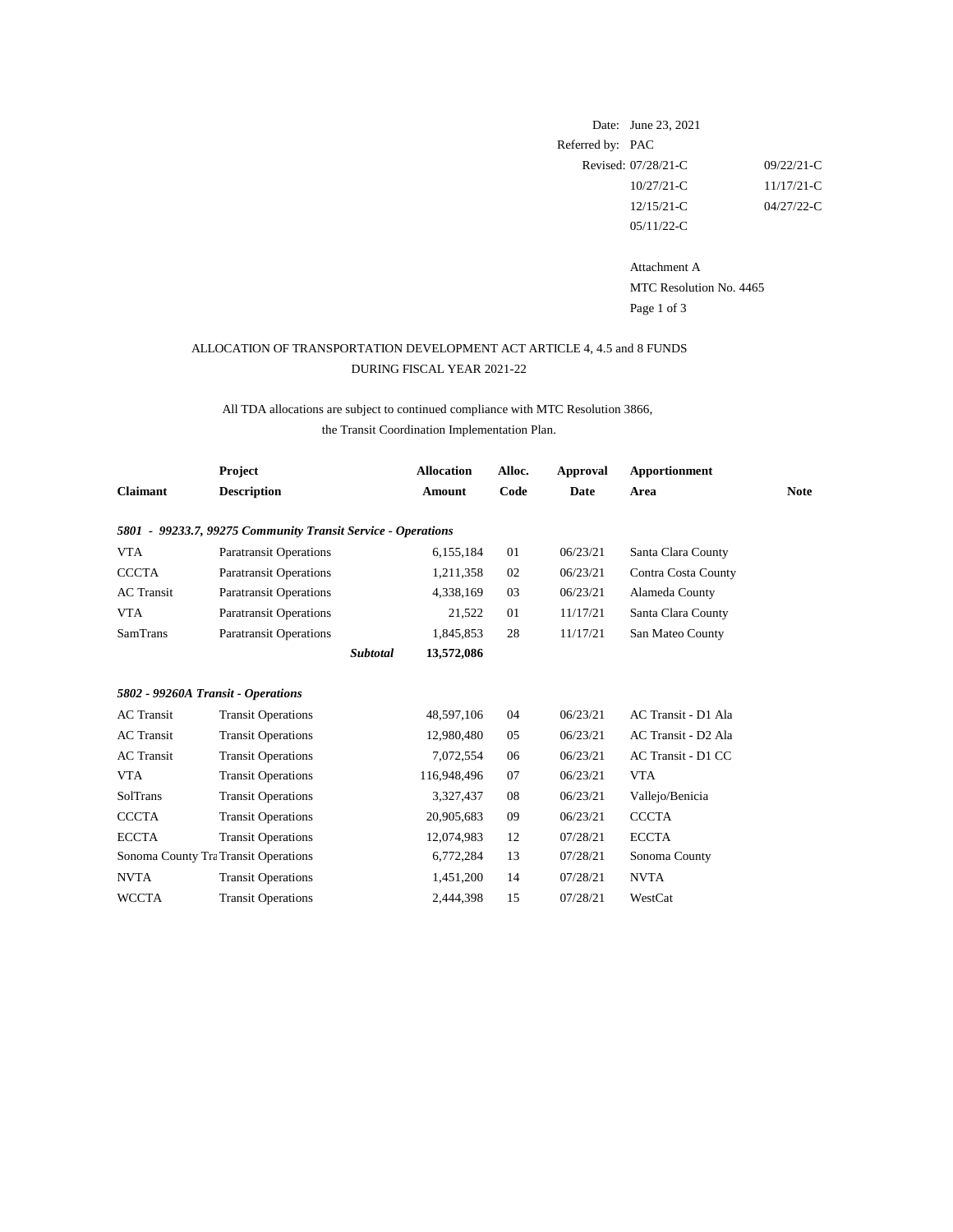# Attachment A MTC Resolution No. 4465 Page 2 of 3

# *5802 - 99260A Transit - Operations (continued)*

|                                 |                                   | Subtotal | 26,837,644     |           |          |                      |              |
|---------------------------------|-----------------------------------|----------|----------------|-----------|----------|----------------------|--------------|
| Fairfield                       | <b>Transit Capital</b>            |          | 3,500,000      | 40        | 05/25/22 | Fairfield            |              |
| Santa Rosa                      | <b>Transit Capital</b>            |          | 1,585,000      | 32        | 12/15/21 | Santa Rosa           |              |
| <b>LAVTA</b>                    | <b>Transit Capital</b>            |          | 4,686,907      | 20        | 07/28/21 | <b>LAVTA</b>         |              |
| <b>NVTA</b>                     | <b>Transit Capital</b>            |          | 4,223,000      | 19        | 07/28/21 | <b>NVTA</b>          |              |
|                                 | Sonoma County Tra Transit Capital |          | 2,032,760      | 18        | 07/28/21 | Sonoma County        |              |
| <b>ECCTA</b>                    | <b>Transit Capital</b>            |          | 4,103,457      | 17        | 07/28/21 | <b>ECCTA</b>         |              |
| <b>CCCTA</b>                    | <b>Transit Capital</b>            |          | 2,694,520      | <b>11</b> | 06/23/21 | <b>CCCTA</b>         |              |
| SolTrans                        | <b>Transit Capital</b>            |          | 4,012,000      | 10        | 06/23/21 | Vallejo/Benicia      |              |
| 5803 - 99260A Transit - Capital |                                   |          |                |           |          |                      |              |
|                                 |                                   | Subtotal | 355,769,817    |           |          |                      |              |
| Fairfield                       | <b>Transit Operations</b>         |          | $\overline{0}$ | 39        | 05/25/22 | Dixon                |              |
| Fairfield                       | <b>Transit Operations</b>         |          | $\overline{0}$ | 38        | 05/25/22 | Vallejo/Benicia      |              |
| Fairfield                       | <b>Transit Operations</b>         |          | 78,961         | 37        | 05/25/22 | <b>Solano County</b> |              |
| Fairfield                       | <b>Transit Operations</b>         |          | 1,668,353      | 36        | 05/25/22 | Vacaville            |              |
| Fairfield                       | <b>Transit Operations</b>         |          | 1,719,749      | 35        | 05/25/22 | Fairfield            |              |
| Fairfield                       | <b>Transit Operations</b>         |          | 1,317,274      | 35        | 05/25/22 | Fairfield            |              |
| Fairfield                       | <b>Transit Operations</b>         |          | 200,000        | 34        | 05/25/22 | <b>Suisun City</b>   |              |
| Fairfield                       | <b>Transit Operations</b>         |          | 203,025        | 34        | 05/25/22 | <b>Suisun City</b>   |              |
| <b>Union City</b>               | <b>Transit Operations</b>         |          | 4,057,136      | 33        | 04/27/22 | <b>Union City</b>    |              |
| Santa Rosa                      | <b>Transit Operations</b>         |          | 5,000,000      | 31        | 12/15/21 | Santa Rosa           |              |
| <b>GGBHTD</b>                   | <b>Transit Operations</b>         |          | (40,000)       | 24        | 12/15/21 | GGBHTD (Sonoma)      |              |
| <b>SamTrans</b>                 | <b>Transit Operations</b>         |          | 35,071,204     | 29        | 11/17/21 | <b>Samtrans</b>      |              |
| <b>VTA</b>                      | <b>Transit Operations</b>         |          | 408,908        | 07        | 11/17/21 | <b>VTA</b>           |              |
| Marin Transit                   | <b>Transit Operations</b>         |          | 6,565,228      | 27        | 10/27/21 | Marin Transit        |              |
| <b>SFMTA</b>                    | <b>Transit Operations</b>         |          | 39,828,179     | 26        | 09/22/21 | <b>SFMTA</b>         |              |
| <b>SFMTA</b>                    | <b>Transit Operations</b>         |          | 2,096,220      | 25        | 09/22/21 | San Francisco County | $\mathbf{1}$ |
| <b>GGBHTD</b>                   | <b>Transit Operations</b>         |          | 6,322,679      | 24        | 09/22/21 | GGBHTD (Sonoma)      |              |
| <b>GGBHTD</b>                   | <b>Transit Operations</b>         |          | 7,416,263      | 23        | 09/22/21 | GGBHTD (Marin)       |              |
| <b>LAVTA</b>                    | <b>Transit Operations</b>         |          | 11,282,017     | 16        | 07/28/21 | <b>LAVTA</b>         |              |

# *5807 - 99400C General Public - Operating*

Sonoma County Transit Operations 2,307,500 21 07/28/21 Sonoma County

*Subtotal* **2,307,500**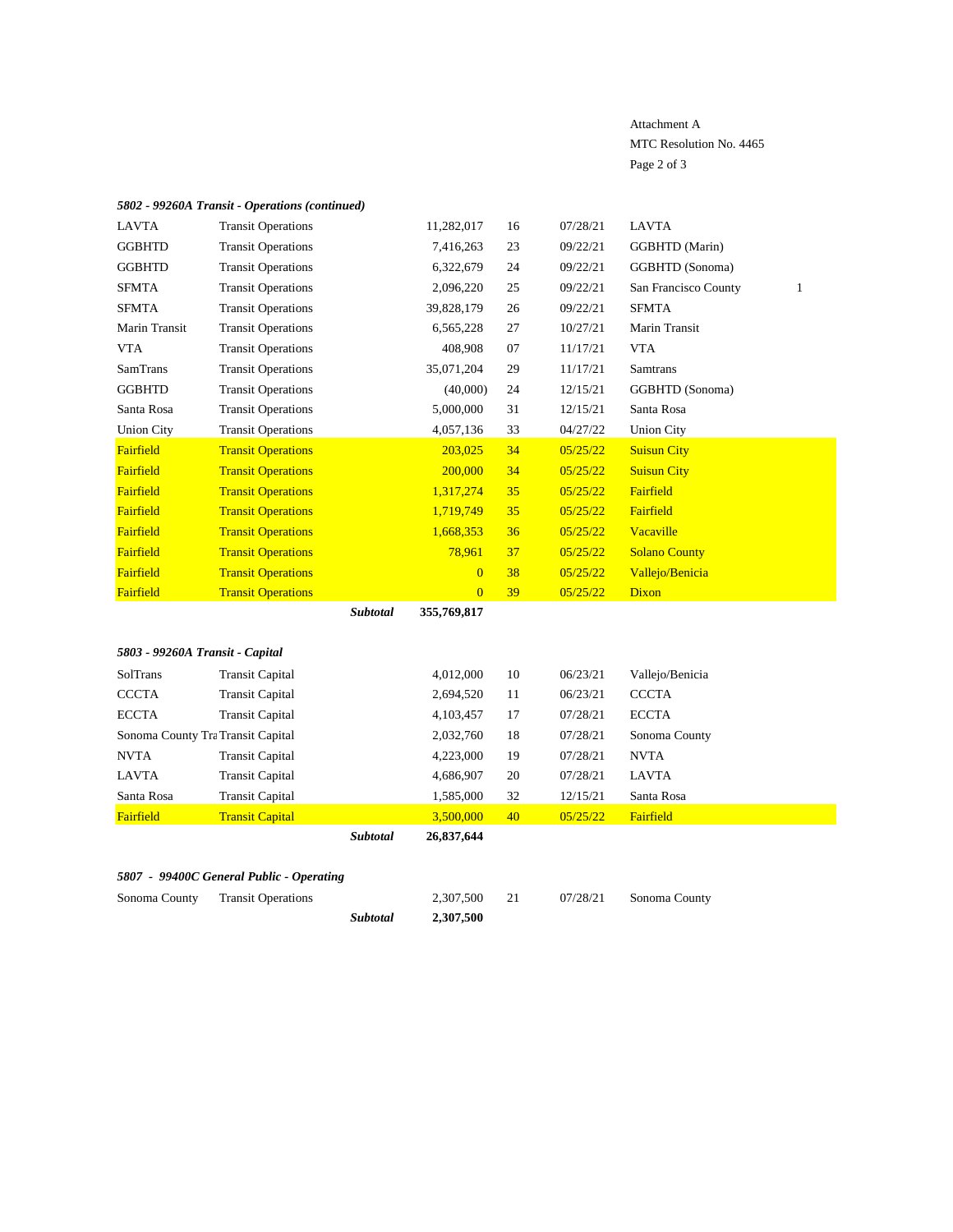|             |                                            |             |    |          | Attachment A<br>MTC Resolution No. 4465<br>Page 3 of 3 |
|-------------|--------------------------------------------|-------------|----|----------|--------------------------------------------------------|
|             | 5808 - 99400C General Public - Capital     |             |    |          |                                                        |
| Vacaville   | <b>Transit Capital</b>                     | 2,400,000   | 30 | 11/17/21 | Vacaville                                              |
|             | <b>Subtotal</b>                            | 2,400,000   |    |          |                                                        |
|             | 5812 - 99400D Planning & Admin - Operating |             |    |          |                                                        |
| <b>NVTA</b> | Planning and Administration                | 1,070,000   | 22 | 07/28/21 | <b>NVTA</b>                                            |
|             | Subtotal                                   | 1,070,000   |    |          |                                                        |
|             | <b>TOTAL</b>                               | 401,957,047 |    |          |                                                        |
| Note:       |                                            |             |    |          |                                                        |

(1) MTC finds that these Article 4.5 funds can be used to better advantage for Article 4 purposes.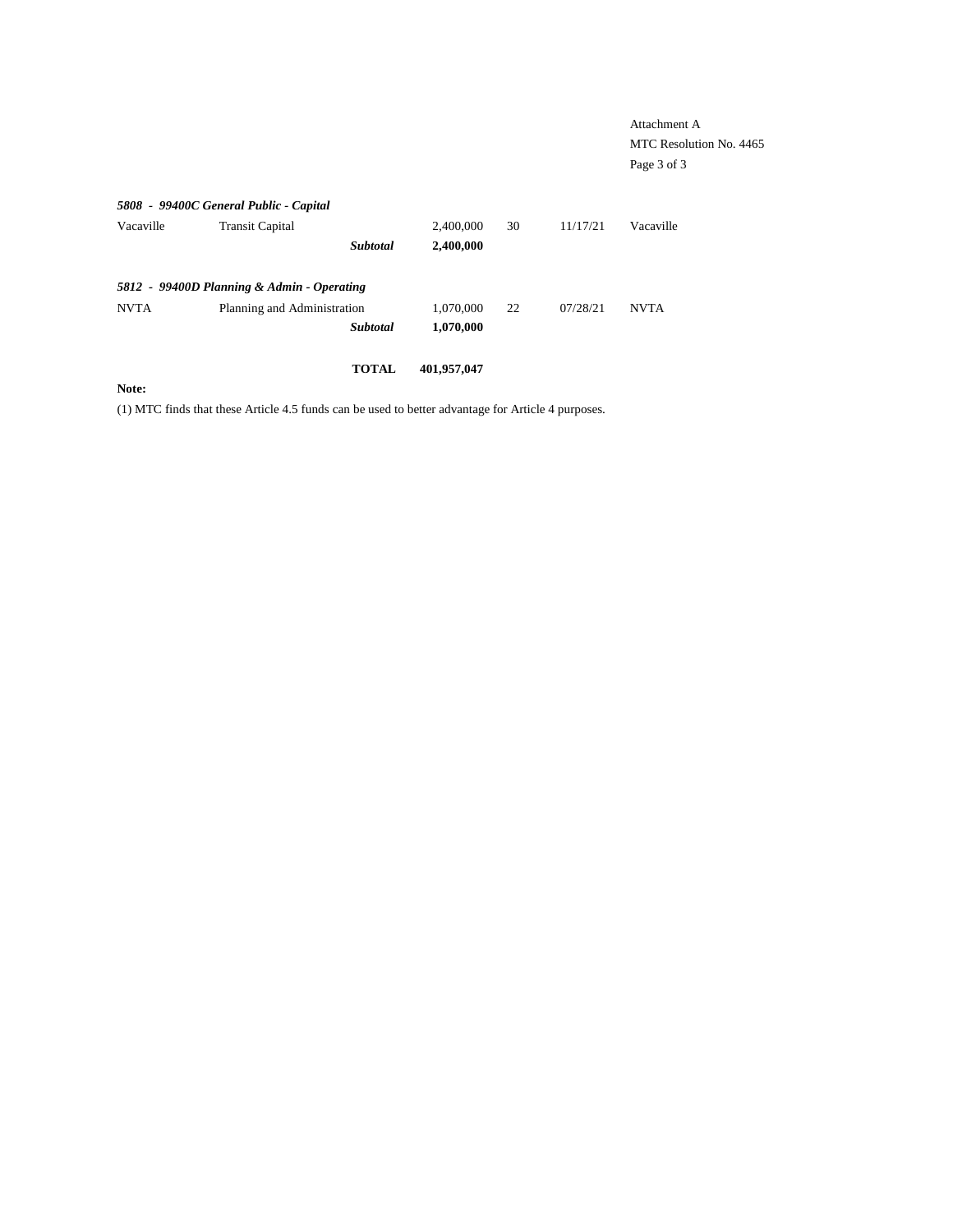Date: June 23, 2021 Referred by: PAC

Attachment B Resolution No. 4465 Page 1 of 3

# ALLOCATION OF FISCAL YEAR 2021-22 TRANSPORTATION DEVELOPMENT ACT ARTICLE 4, ARTICLE 4.5 AND ARTICLE 8 FUNDS TO CLAIMANTS IN THE MTC REGION

# **FINDINGS**

The following findings pertain, as the case may be, to claimants to which Transportation Development Act funds are allocated under this resolution.

# **Transportation Development Act Article 4 Funds**

Public Utilities Code § 99268 et seq.

1. That each claimant has submitted, or shall have submitted prior to the disbursement of funds, copies, to MTC and to appropriate agencies, of all required State Controller's reports and fiscal audit reports prepared in accordance with Public Utilities Code §§ 99243 and 99245; and

2. That the projects and purposes for which each claimant has submitted an application for TDA Article 4 funds to MTC are in conformance with MTC's Regional Transportation Plan (21 California. Code of Regulations § 6651), and with the applicable state regulations (21 California Code of Regulations § 6600 et seq.), and with the applicable MTC rules and regulations; and

3. That the claimant is in compliance with the 50% expenditure limitation of Public Utilities Code § 99268, or exempt from compliance with the applicable fare or fares-plus-local-support recovery ratio requirement (Public Utilities Code §§ 99268.2, 99268.3, 99268.4, 99268.12, or 99270.5) as provided by PUC § 99268.9; and

4. That the sum of each claimant's total allocation of Transportation Development Act and State Transit Assistance funds does not exceed the amount that the claimant is eligible to receive, in accordance with the calculations prescribed by 2l California Code of Regulations § 6633.l, or § 6634; and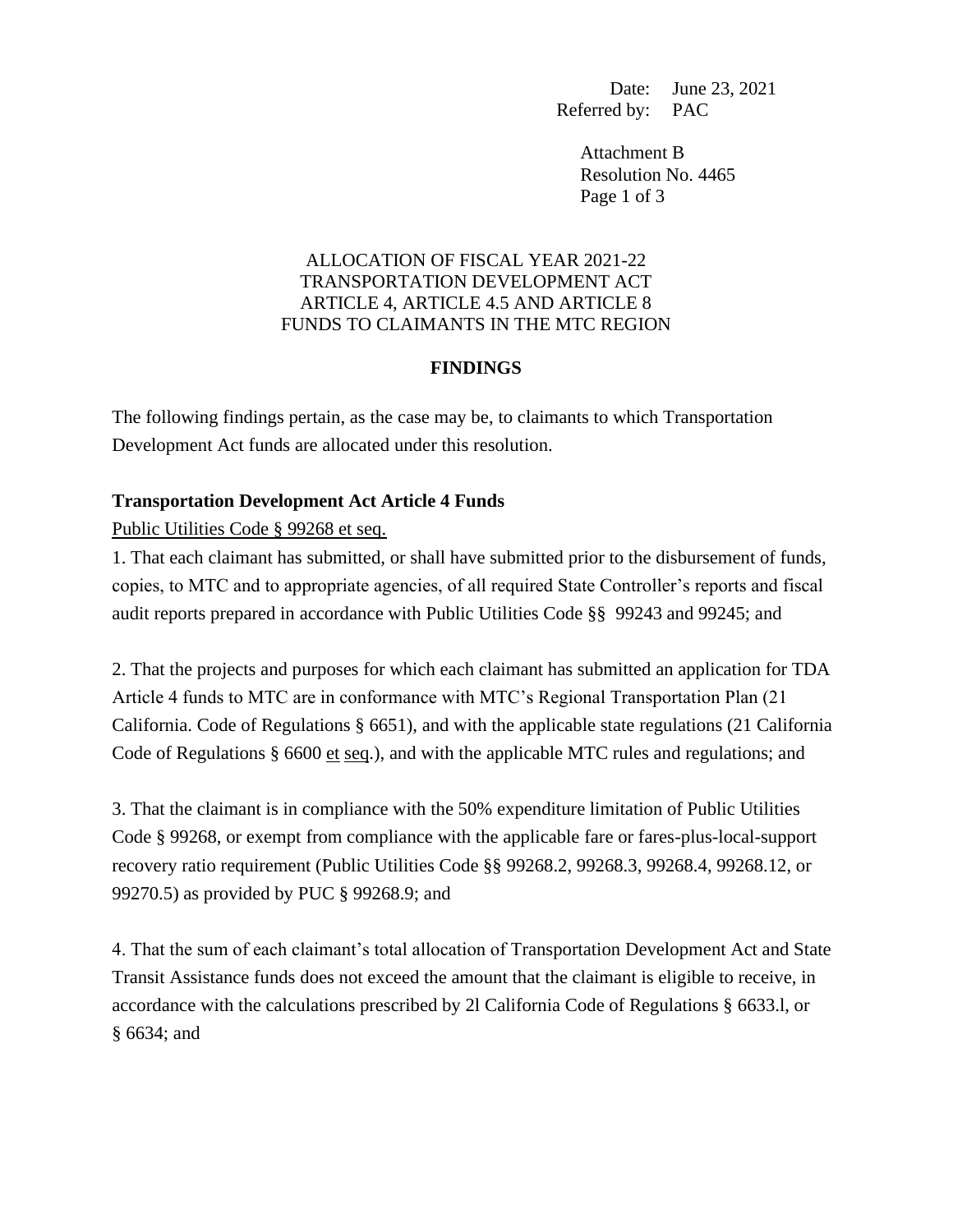Attachment B Resolution No. 4465 Page 2 of 3

5. That pursuant to Public Utilities Code § 99233.7 certain funds identified in Attachment A and available for purposes stated in TDA Article 4.5 can be used to better advantage by a claimant for purposes stated in Article 4 in the development of a balanced transportation system.

# **Transportation Development Act Article 4.5 Funds**

# Public Utilities Code § 99275

1. That each claimant has submitted, or shall have submitted prior to the disbursement of funds, copies, to MTC and to appropriate agencies, of all required State Controller's reports and fiscal audit reports prepared in accordance with Public Utilities Code §§ 99243 and 99245; and

2. That the projects and purposes for which each claimant has submitted an application for TDA Article 4.5 funds to MTC are in conformance with MTC's Regional Transportation Plan (21 California Code of Regulations § 6651), and with the applicable state regulations (21 California Code of Regulations  $\S$  6600 et seq.), and with the applicable MTC rules and regulations, including MTC Resolution No. 1209, Revised; and

3. That in accordance with Public Utilities Code § 99275.5(c), MTC finds that the projects and purposes for which each claimant has submitted an application for TDA Article 4.5 funds to MTC, responds to a transportation need not otherwise met in the community of the claimant; that the services of the claimant are integrated with existing transit services, as warranted; that the claimant has prepared and submitted to MTC an estimate of revenues, operating costs and patronage for the fiscal year in which TDA Article 4.5 funds are allocated; and that the claimant is exempt from applicable fare or fares-plus-local-match recovery ratio requirement (as set forth, respectively, in Public Utilities Code § 99268.5 or MTC Resolution No. 1209, Revised) as provided by PUC § 99268.9; and

4. That the sum of each claimant's total allocation of Transportation Development Act and State Transit Assistance funds does not exceed the amount that the claimant is eligible to receive, in accordance with the calculations prescribed by 21 California Code of Regulations § 6634; and

5. That each claimant is in compliance with Public Utilities Code §§ 99155 and 99155.5, regarding user identification cards.